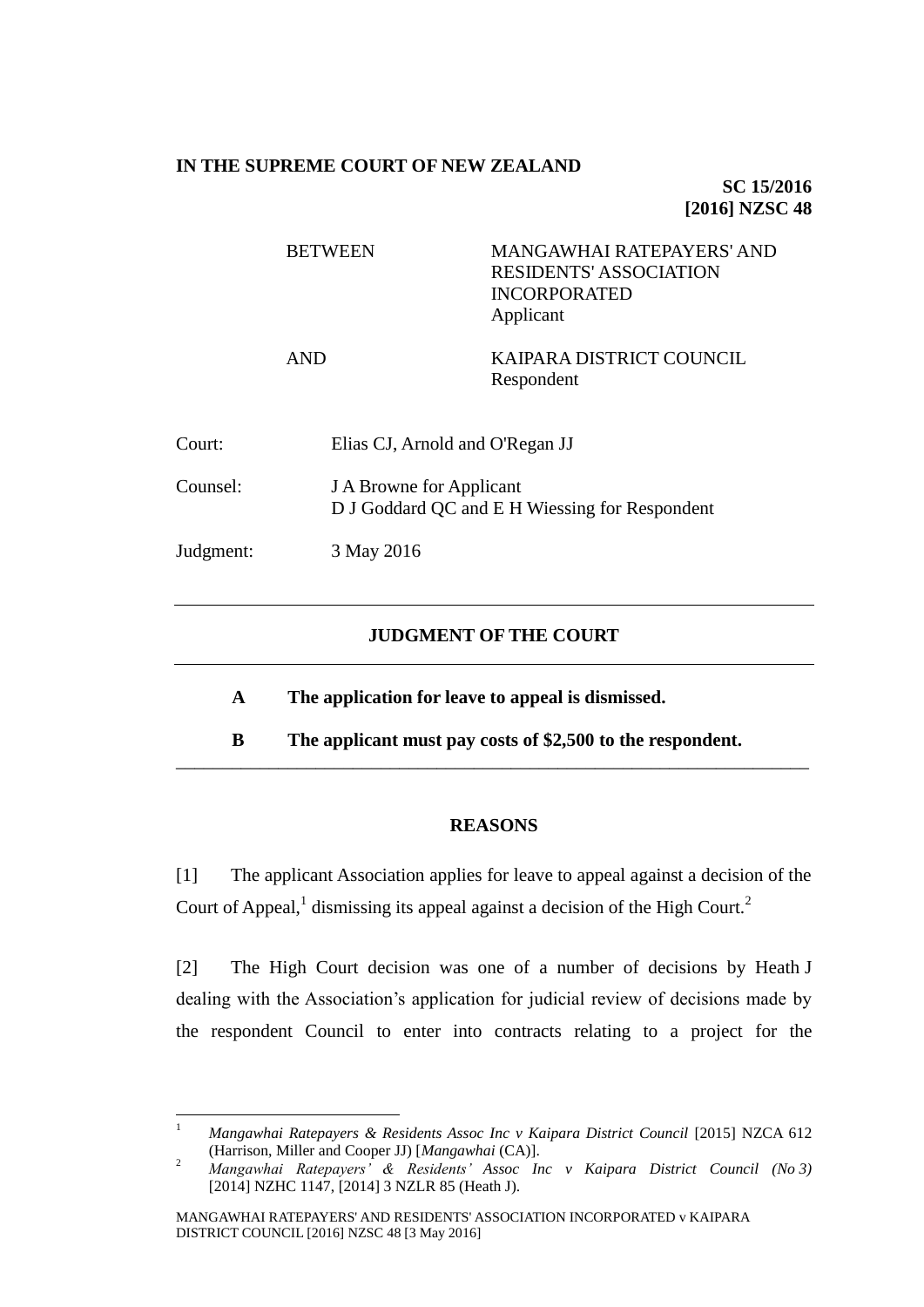development and construction of a wastewater facility at Mangawhai, to borrow money to pay for the project and to levy rates to meet outstanding borrowings.

[3] The project was mismanaged. The cost of the project far exceeded estimates. The Council borrowed over \$50 million. It then levied rates at levels reflecting what the Court of Appeal called "massive increases", $3$  this in an area of low median income and communities that are among the most deprived in the country. The Council failed to comply with the requirements of the Local Government Act 2002 (LGA 2002) and the Local Government (Rating) Act 2002 (the LGRA). This meant the project, the borrowing to pay for it and the setting of rates to meet the loan obligations were unlawful.

[4] The Minister of Local Government appointed commissioners to take over the running of the Council from the elected councillors. After the Association's judicial review application was filed, the commissioners sponsored a local Bill to remedy the illegality of previous rating. The Kaipara District Council (Validation of Rates and Other Matters) Act 2013 (the 2013 Act) was passed in December 2013. This retrospectively validated rates for the 2006–2013 financial years.

[5] The Council's borrowings were not validated by the 2013 Act. Validation was not required because the loans were deemed to be lawful under the "protected transactions provisions" (the PTPs) of the LGA 2002.<sup>4</sup> Nor did the 2013 Act validate the transactions relating to the project or rates to be levied in the period after 2013.

[6] The Association succeeded in the High Court in obtaining a declaration that the Council acted unlawfully in entering into contracts for the project. It failed, however, in its challenge to the validity of rates levied and to be levied on members of the Association and in a damages claim against the Council. Its appeal to the Court of Appeal also failed.

[7] The Association seeks to pursue three issues on appeal to this Court.

 $\overline{a}$ 

*Mangawhai* (CA), above n [1,](#page-0-0) at [10].

Local Government Act, ss 117–120.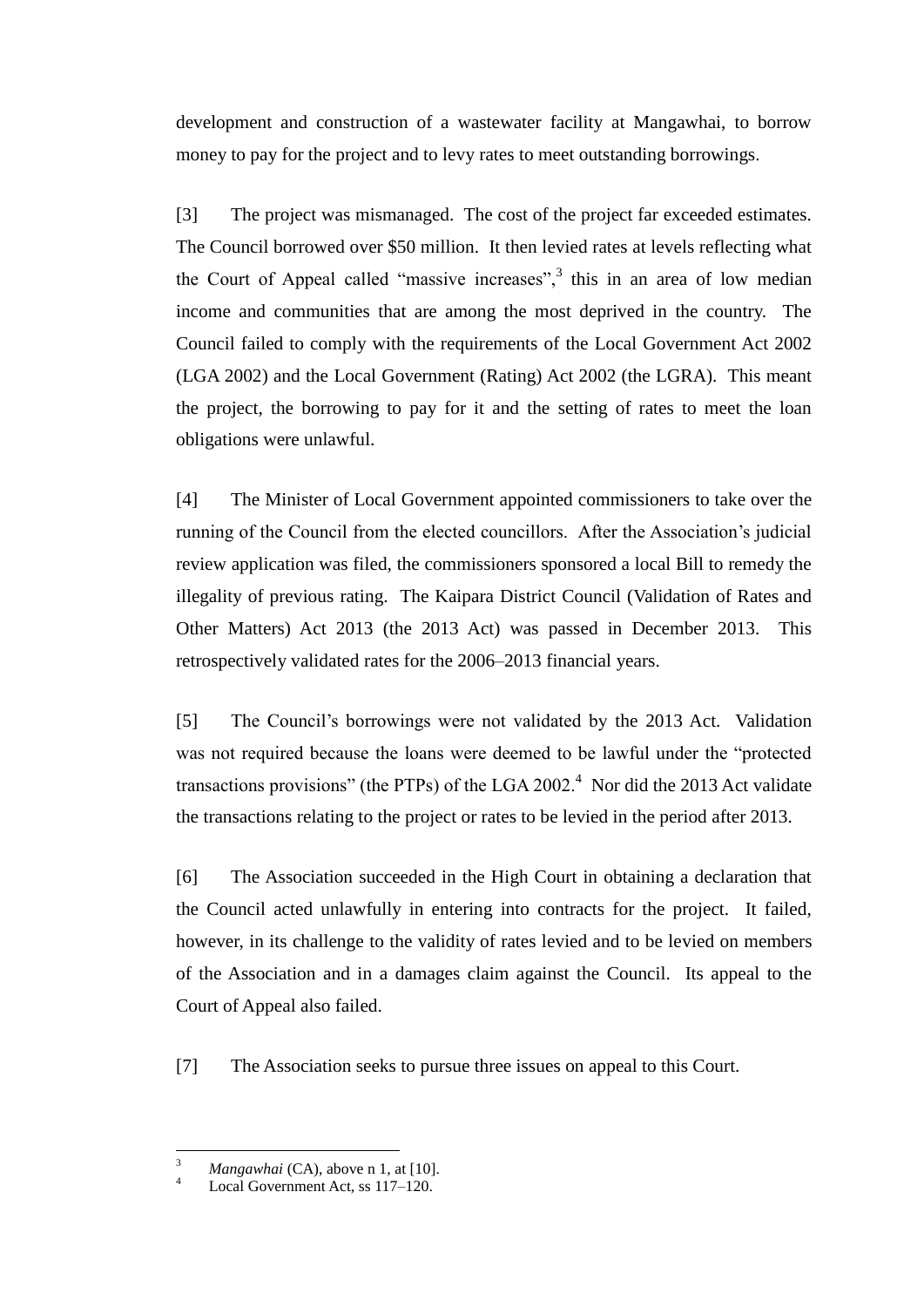[8] The first concerns the PTPs. The loans made to the Council were protected transactions to which ss 117 and 118 of the LGA 2002 applied. Under s 117, a protected transaction is valid and enforceable against the local authority despite the failure of the local authority to comply with any provisions of the LGA 2002, the transaction being outside the capacity or powers of the local authority or other failings that may otherwise compromise validity. Section 118 provides that a certificate of the chief executive of the local authority to the effect that the local authority has complied with the LGA 2002 in connection with a protected transaction is conclusive proof that it has so complied.

[9] The application of those provisions in the present case mean that the Council's obligations to its creditors in respect of the borrowings made for the project are valid and binding on the Council. The Association accepts that the Council is contractually bound to the creditor in relation to the borrowings. But it seeks to argue that the operation of the PTPs does not affect the lawfulness of rates set by the Council. The argument it wishes to pursue is that a certificate under s 118 of the LGA 2002, which under that section is "conclusive proof for all purposes that the local authority has [complied with the LGA 2002 in respect of the transaction]" affects only the contractual relationship between the local authority and the creditor, and has no effect on the statutory relationship between the local authority and the ratepayer. That then provides the foundation for an argument that rates that have been set by the Council for the purposes of meeting its obligations in respect of the protected transactions are unlawful because the purpose for which they are set is, itself, unlawful. The Association wishes to argue that its interpretation becomes clearer when the PTPs are interpreted in a manner that gives effect to the right of review in s 27(2) of the New Zealand Bill of Rights Act 1990 (the Bill of Rights).

[10] The question as to whether a local authority can set rates to service the performance of obligations under a protected transaction is a question of general or public importance, as the Council accepts. But, in the face of the clear wording of s 118, the Association's argument cannot succeed. There is no scope for a narrower interpretation. We do not therefore see this case as an appropriate one to address the proposed question. Nor do we see any risk of a miscarriage if leave is not given on this point.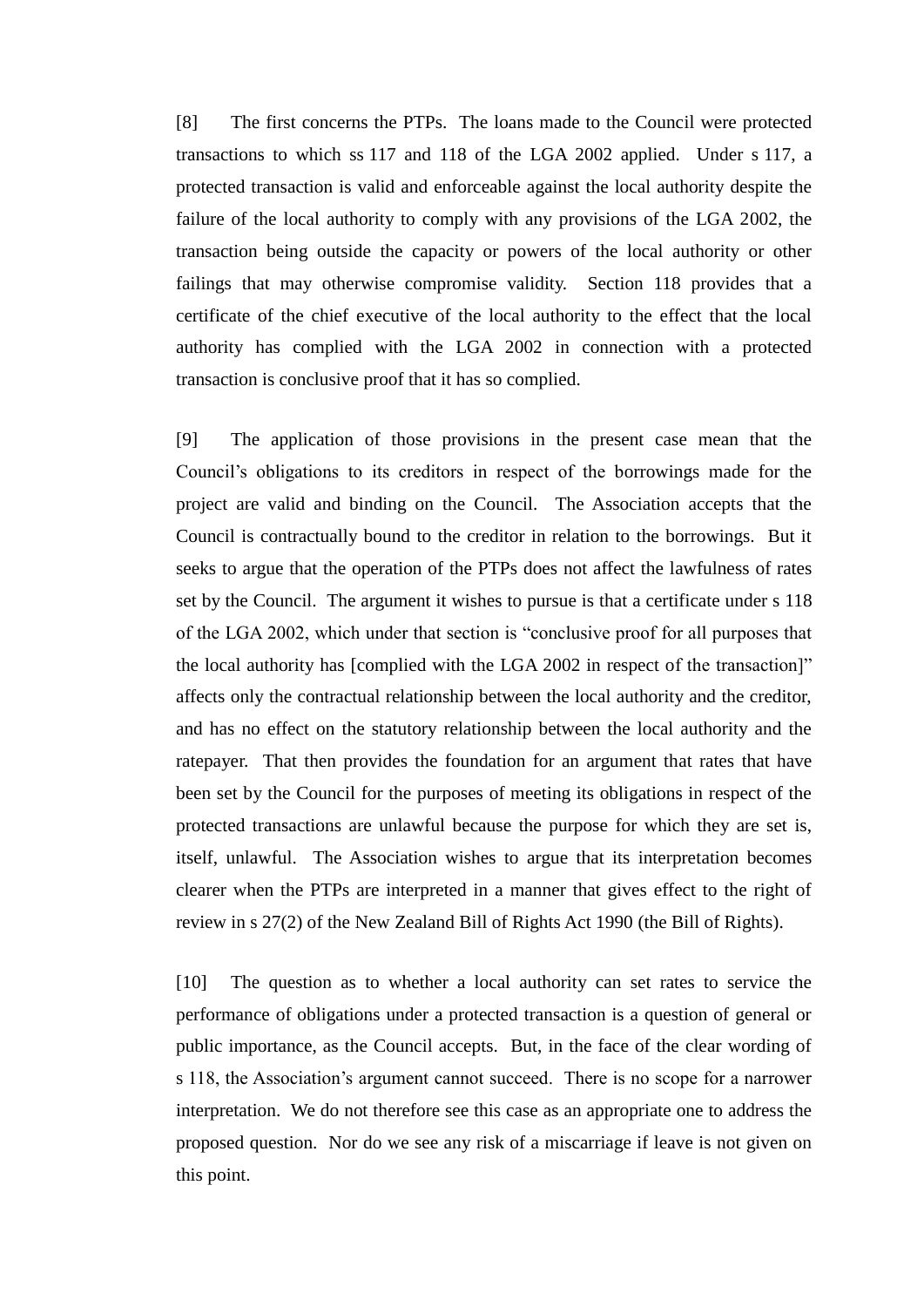[11] The second point relates to the 2013 Act. The Association wishes to argue that the validation of rates effected under s 5 of that Act which declares that the rates "are valid and declared to have been lawfully set by the Council" has a narrower meaning than appears on its face, particularly if the provision is interpreted in a manner which is consistent with the right of judicial review under s 27(2) of the Bill of Rights.<sup>5</sup> The Association says that the effect of the 2013 Act is to validate only the irregularities listed in the preamble to the 2013 Act and the fact that the rates were assessed in relation to illegal borrowings and that the Council failed to consult with ratepayers were not specifically referred to in that preamble. The Association wishes to argue that its narrow interpretation is more consistent with the Bill of Rights.

[12] Legislation validating illegally struck rates is not uncommon and therefore the interpretation of the 2013 Act could be a matter of general importance. However, we see the 2013 Act as unique and the arguments relating to its interpretation as specific to the present facts.

[13] Nor do we see any risk of miscarriage in the event that leave is not granted on this point. We are not persuaded that it is arguable that the 2013 Act can be interpreted other than as a validation of all irregularities, not just those recited in the preamble. We are not persuaded there is room for a narrower Bill of Rights-compliant interpretation.

[14] The third matter concerns the costs award made in the Court of Appeal. The Association submitted in that Court that costs should lie where they fell because the litigation was public interest litigation. The Court of Appeal did not consider that there was any proper basis to depart from the normal rule that costs follow the result. It said that, although the Association was motivated by considerations of principle, its members had a private interest in the outcome it pursued in the Court of Appeal.<sup>6</sup> The Association wishes to argue that the fact that, as ratepayers, members of the Association would benefit from a favourable outcome should not have led to a conclusion that a concessionary approach to costs should be applied because the

 5 Section 9 provides that the rates assessments relating to these rates are also valid and declares them to always have been lawful.

 $^{6}$  At [153]–[155] and [211].